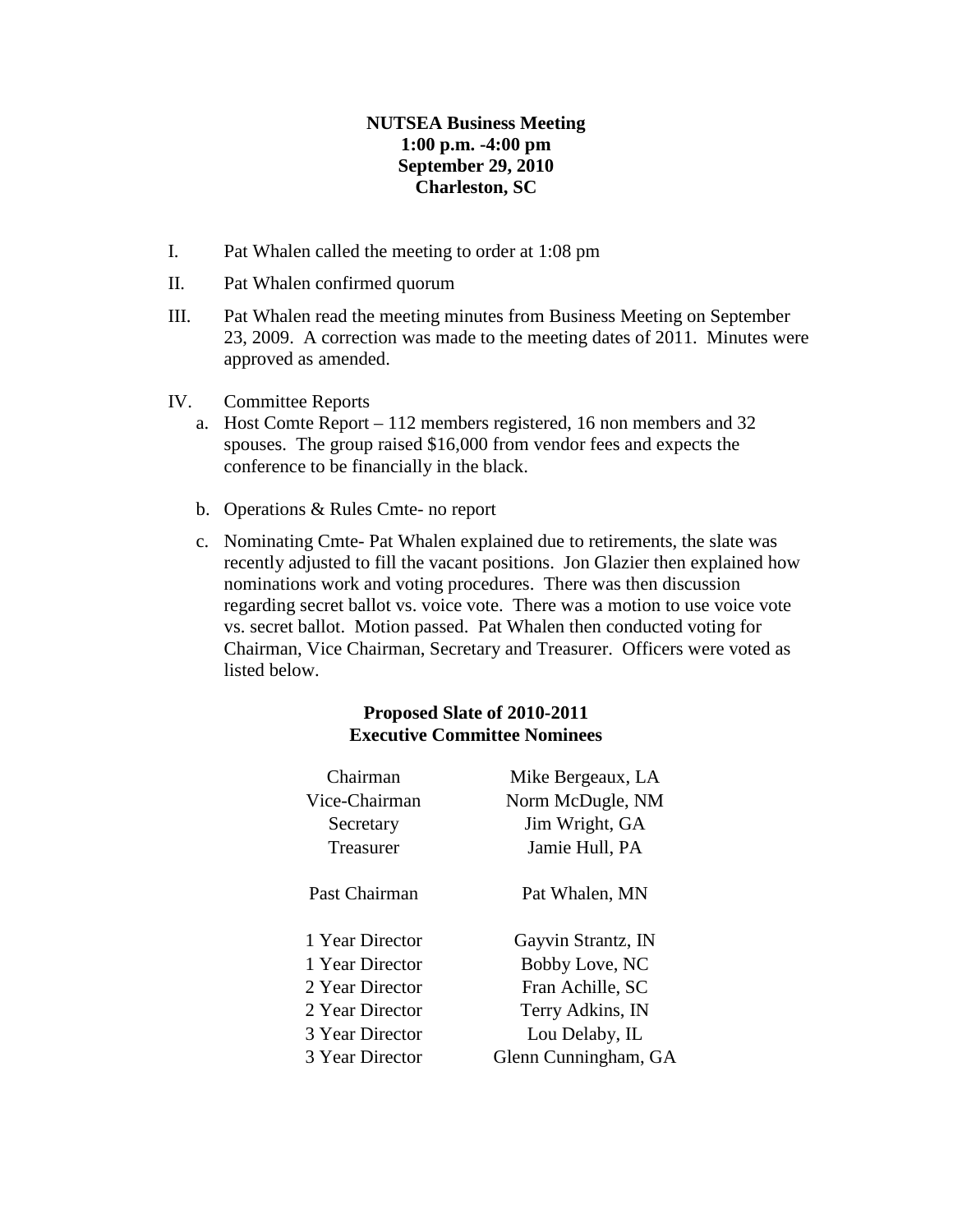- d. Resolutions Cmte Don Harbuck reported the committee developed artwork for the organization that can be used for engraving and other items. The committee purchased awards for each speaker.
- e. Membership Cmte- Mike Bergeaux reported 24 members from 14 states were voted into membership on Monday, September 27, 2010.
- f. Regulatory Report- Roger Stegman
	- I. Federal Highway Administration

# **National Standards for Traffic Control; the Manual on Uniform Traffic Control Devices for Streets and Highways; Final Rule**

 On December 16, 2009, the Federal Highway Administration issued a final rule to revise standards, guidance, options and supporting information relating to the traffic control devices in all parts of the Manual on Uniform Traffic Control Devices. The effective date of the rule was January 15, 2010. In Section 6D.03 Worker Safety Considerations, the FHWA proposed to incorporate into the MUTCD the provisions of 23 CFR 634 regarding the use of high-visibility safety apparel by workers within the public right-of-way. The provision applies to emergency workers and that exposure of workers to "work vehicles" with temporary traffic control zone also requires the use of high-visibility safety apparel. The Federal Highway Administration establishes December 31, 2011 for worker apparel on non-Federal-aidhighways. Required compliance of apparel for workers, including law enforcement officers, on Federal-aid-highways has been in effect since November 24, 2008. Class 2 or 3 garments comply with Class 2 garments required and Class 3 garments recommended for night use.

# **II. Unified Carrier Registration**

 A Notice of Proposed Rulemaking from the Federal Motor Carrier Safety Administration came out on September 3, 2009, establishing annual registration fees for the calendar year 2010. The final rule then came out on April 27, 2010.

# **III. Environmental Protection Agency**

There has been a lot of action at EPA in the past year. A few of the highlights by sector are:

# **Division of Air**

## **Mandatory Reporting of Greenhouse Gases; Final Rule**

 On October 30, 2009 EPA issued a final rule mandating the reporting of greenhouse gas emissions from all sectors of the economy. This includes electric generation. The rule requires annual reporting of carbon dioxide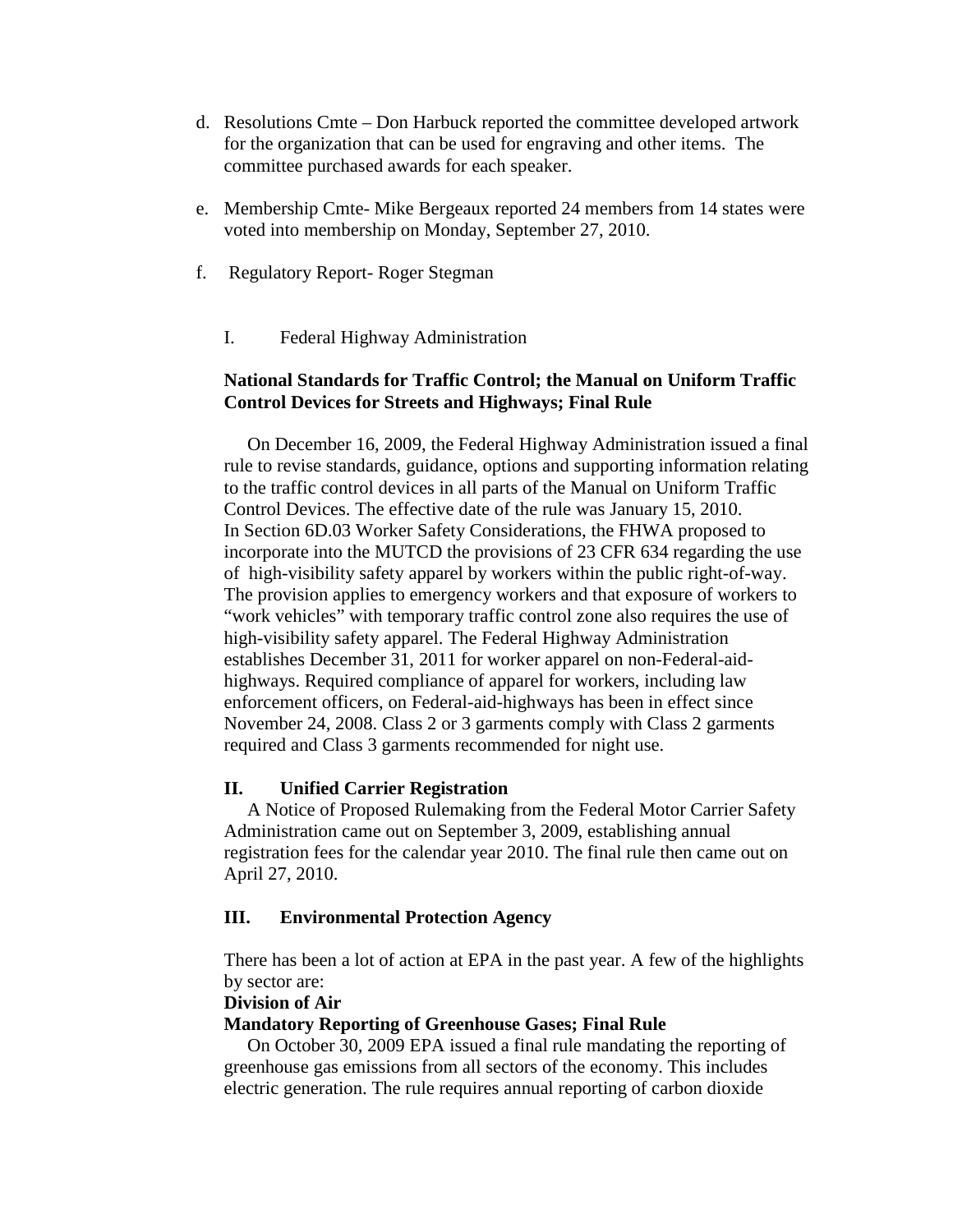(CO2), methane (CH4), nitrous oxide (N2O), sulfur hexafluoride (SF6), hydroflourocarbons (HFCs), perflourocarbons (PFCs), and other fluorinated gases. It includes provisions to ensure the accuracy of emissions data through monitoring, recordkeeping and verification requirements.

## **Endangerment and Cause or Contribute Findings for Greenhouse Gases Under Section 202(a) of the Clean Air Act; Final Rule**

 On December 15, 2009, the Environmental Protection Agency issued a final rule stating that six greenhouse gases taken in combination endanger both the public health and the public welfare of current and future generations. The greenhouse gases are: carbon dioxide (CO2), methane (CH4), nitrous oxide (N2O) hydroflourocarbons (HFCs), perflourocarbons (PFCs), and sulfur hexafluoride (SF6).

## **Prevention of Significant Deterioration and Title V Greenhouse Gas Tailoring Rule; Final Rule**

 In a press release on May 13, 2010, the Environmental Protection Agency announced a final rule that, they say, establishes a common sense approach to addressing greenhouse gas emissions from stationary sources under the Clean (CAA) permitting programs.

The Federal Register containing the rule was printed June 3, 2010, entitled Prevention of Significant Deterioration and Title V Greenhouse Gas Tailoring Rule. The effective date of the rule is August 8, 2010. The rule will be "phased in" in three parts. Phase I will begin on January 2, 2011, PSD or title V requirements will apply to sources' greenhouse gas emissions only if the sources are subject to PSD or title V anyway due to their non-GHG (greenhouse gas) emissions.

The second step of the rule will begin July 1, 2011, and will phase in additional large sources of GHG emissions not already subject to Title V. New sources as well as existing sources not already subject to Title V that emit, or have the potential to emit, at least 100,000 tpy carbon dioxide equivalent will become subject to PSD and Title V requirements. In the third step EPA intends to issue a supplemental notice of proposed rulemaking in 2011, in which they will propose or solicit comment on a third step of the phase-in that would include more sources, beginning by July 1, 2013. They also say that in the same rulemaking they will solicit comment on permanent exclusion from permitting for some category of sources.

#### **Division of Land**

#### **Polychlorinated Biphenyls (PCBs); Reassessment of Use Authorizations**

 On April 7, 2010, the Environmental Protection Agency issued an Advanced Notice of Proposed Rulemaking that discusses the plans to reduce the number of ways PCBs are used and to eventually phase out all PCBs by 2025. One of the concerns is that EPA is under the impression that companies know the location of PCB equipment. In EPAs' view, "In the public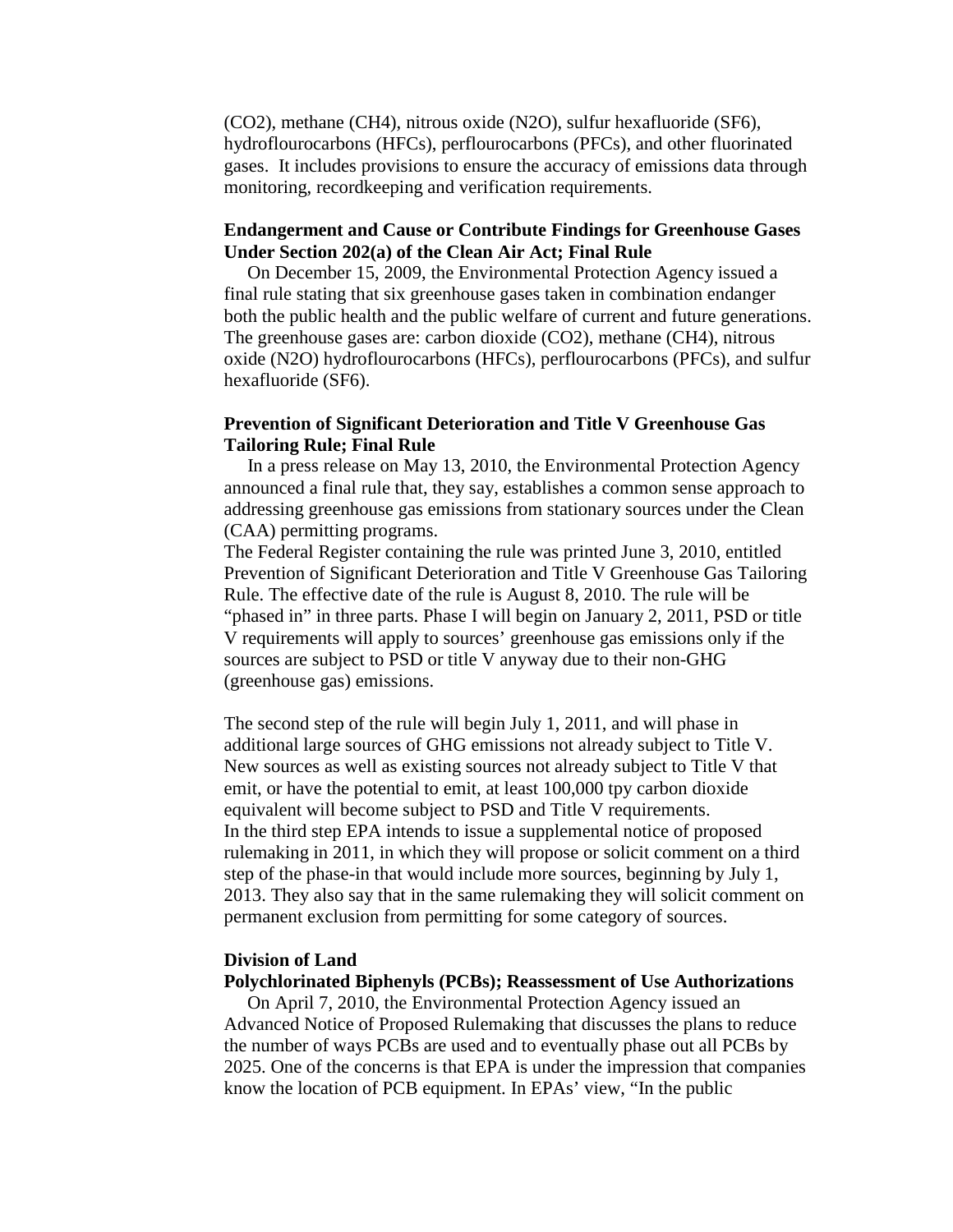comments provided during the 1979 rulemaking, electrical equipment owners stated that they did not know where PCB-containing equipment was located. In the 30 years since, EPA believes that it would have been prudent for owners to implement a plan during that time to locate any regulated equipment."

### **Division of Water**

## **Oil Pollution Prevention; Spill Prevention, Control, and Countermeasure (SPCC) Rule-Amendments; Final Rule**

November 13, 2009, EPA codified the Oil Pollution Prevention: Spill Prevention, Control, and Countermeasure (SPCC) Rule-Final Rule. The owner/operator of a TIER I qualified facility has the option to complete a selfcertified SPCC plan template (found in Appendix G to 40 CFR 112) in lieu of a full SPCC plan. "0nce completed and certified by the owner or operator, the Plan template serves as the SPCC for the facility," according to the final rule. In a proposed rule that appeared in the Federal Register on Tuesday, August 3, 2010, the EPA propose to amend the date by which certain facilities must amend their SPCC plans.

# **IV. Occupational Safety and Health Administration Updating OSHA Standards Based on National Consensus Standards; Personal Protective Equipment**

 On September 9, 2009, OSHA issued a final rule to revise the personal protective equipment sections of its general industry, shipyard equipment, longshoring, and marine terminals standards regarding requirements for eye and face protection devices, head protection, and foot protection.

 OSHA revised the text of the final rules to allow employers to meet the design requirements of its PPE standards by using PPE constructed in accordance with any of three national consensus standards and the national consensus standard incorporated in the current OSHA standard. OSHA is also allowing employers to use PPE that is not manufactured in accordance with one of the listed consensus standards if the employer can demonstrate that the PPE it selects is as protective as PPE constructed in accordance with one of the incorporated consensus standards.

 The additions revised standard 1910.133 Eye and face protection to include reference to ANSI Z87.1-2003, standard 1910.135 Head protection to include ANSI Z-89.1-2003 and 1910.136 Foot protection to include ASTM F-2412- 2005.

### **Occupational Injury and Illness Recording and Reporting Requirements**

 On January 29, 2010, OSHA issued a proposed rule to revise its Occupational Injury and Illness Recording and Recordkeeping regulation to restore a column to the OSHA 300 Log that employers would use to record work related musculoskeletal disorders. The 2001 Recordkeeping final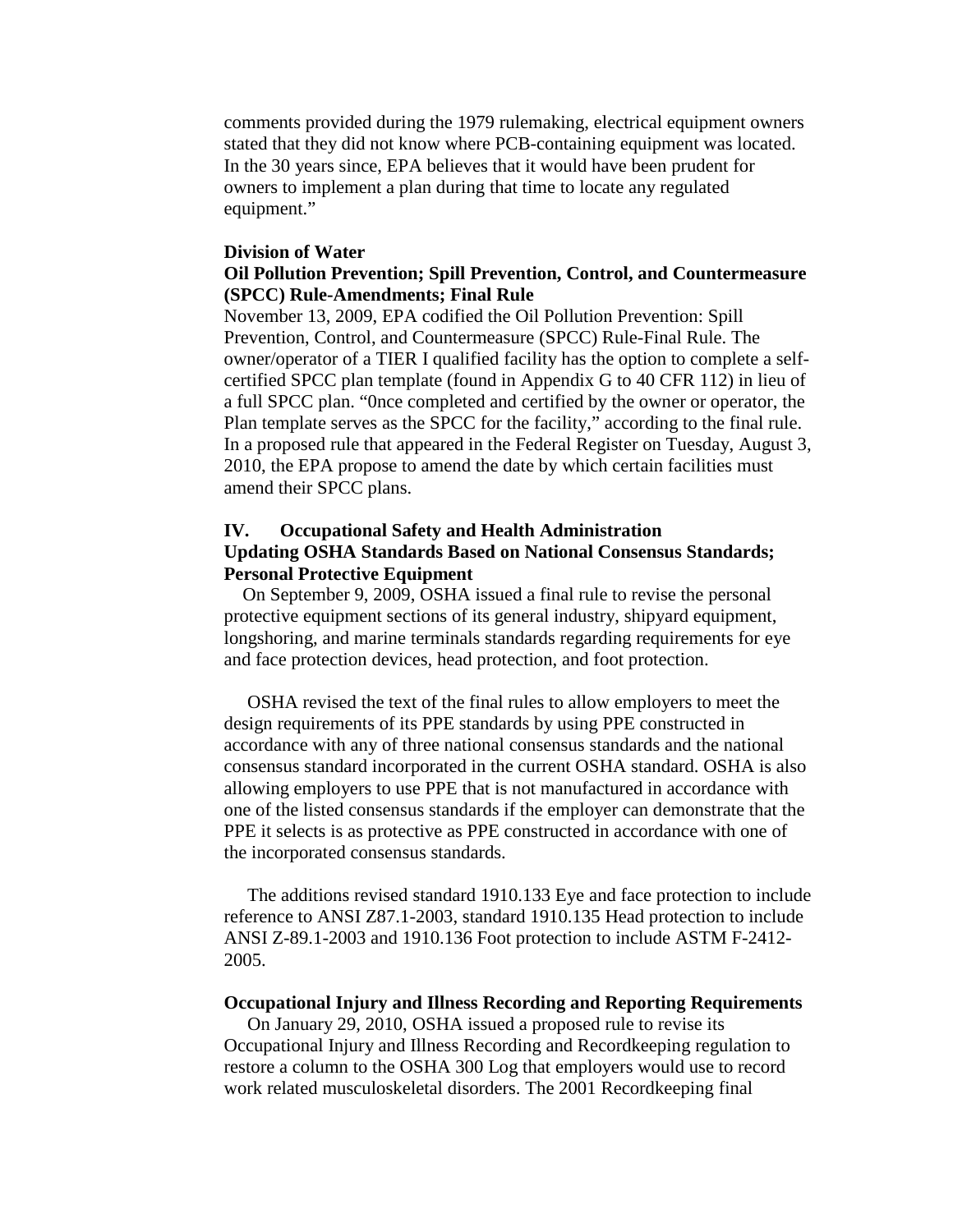regulation included an MSD column, but the requirement was deleted before the regulation became effective.

 OSHA believes the MSD column would provide valuable information for maintaining complete and accurate national occupational injury and illness statistics; assist OSHA in targeting its inspection, outreach, guidance, and enforcement effort to address MSDs; and to provide easily identifiable information at the establishment level that will be useful for both employers and employees.

### **Illness and Injury Prevention Program**

 On Tuesday, May 4, 2010, OSHA issued a notice of stakeholder meetings to gather information in developing an Injury and Illness Prevention Program proposed rule.

 OSHA says that based on their experience that I2P2 would include the following elements:

- 1. Management duties
- 2. Employee participation
- 3. Hazard identification and assessment
- 4. Hazardous prevention and control
- 5. Education and training
- 6. Program evaluation and improvement

#### **Regulatory Flexibility Act Review of the Bloodborne Pathogens Standard**

 OSHA is reviewing the need for the continued use of the Bloodborne Standard.

#### **Cranes and Derricks in Construction; Final Rule**

 November 8, 2010, is the effective date for the final rule for Cranes and Derricks in Construction which was printed in the Federal Register dated August 9, 2010. Among the obligations that will affect electric cooperative is to provide voltage information to employers using cranes within the vicinity of electric lines within two (working days) days of the request. When wok is done in the vicinity of electric lines the coop may become involved up to the relocating of lines. In the preamble OSHA explains that they did not address the issue of fees. It goes on to say "the Agency determined that fees will generally be addressed as a contractual matter between the parties involved."

 Operators of digger derricks involved in general lifting will be covered by the rule so that they must become certified/qualified within four years from the effective date. Employers of the operators must train their employees in the interim period.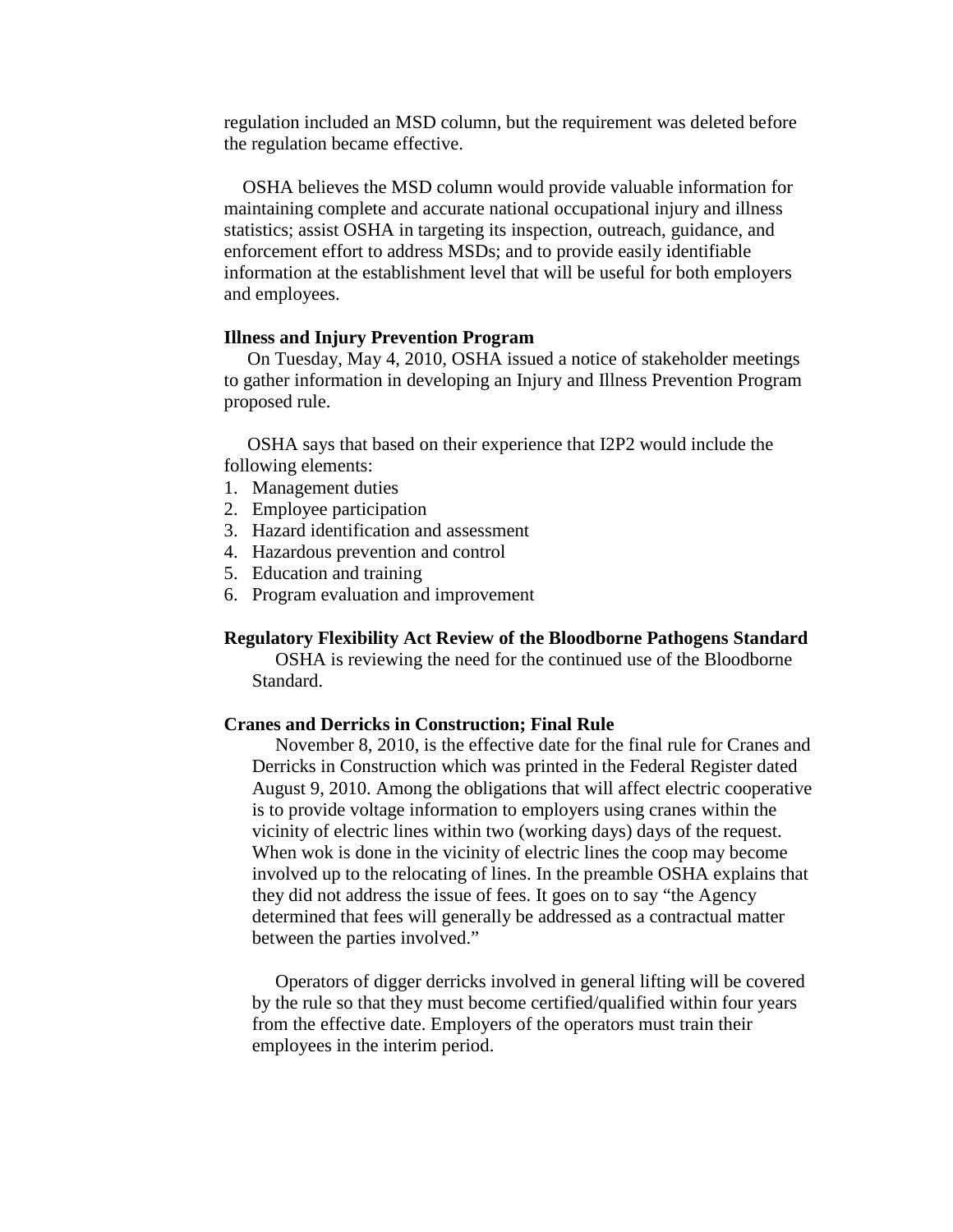There will be periodic inspections that must be done on a daily, monthly and annual basis with retention periods for documentation.

- g. New member orientation- Jamie Hull reported 18 new members attended the new member orientation lunch. New members received a new member packet which included by-laws, resources and membership renewal form. New members were encouraged to wear "first timer" buttons designating them as new members and allowing others to assist them as needed. Chairman Whalen added additional comments.
- h. G&T Section- Dustin Privette reported that the group of 20 met and discussed several relevant issues including: the Claude Frazier Award recipient, Three Components of a Safety Recognition Program, Injury & Illness Prevention Program, certifications for your facilities, ARC Flash, Contract Employees and Cell Phone use. The group recommended separate lunches and more round table time at the next conference.
- i. Distribution Section- Glenn Cunningham reported 29 attendees met to discuss the following topics: Changes in DOT drug testing, RESAP changes, Cranes & Derrick Changes, Electric Contacts/hospitalization, Glove testing, & insect repellent.
- j. JT&S Section- Mike Bergeaux reported the group was given presentations on Employee Injury programs, RESAP update, Regulatory update and a video provided by Danny Hayes on accidents.
- k. Program Sharing- Norm McDugle reported 7 presenters provided 24 programs and provided CDs to those in attendance.
- l. SAIA Report-Glenn Cunningham reported 26 members were present at the roundtable meeting. 10 new members were voted in and 6 new applications for membership were submitted. SAIA will honor retiring members in the future. New officers are Glenn Cunningham, Wade Hurst, and Jason Saunders. The group will meet in Kansas City, MO in 2011 and Gulf Shore, AL in 2012.
- m. Quad State-Lance Burke reported that Dennis Corcoran provided an update on the upcoming meeting in Des Moines, IA scheduled for January 10-14, 2011. The new Executive Committee will be: Ken Miller, President; Lance Burke, Vice President; interim Secretary will be appointed at the January meeting and will be elected at the June meeting. The group assigned Ken Miller to work with a committee to work on the Quad States web site. Jon Glazier reported on the new crane standard.